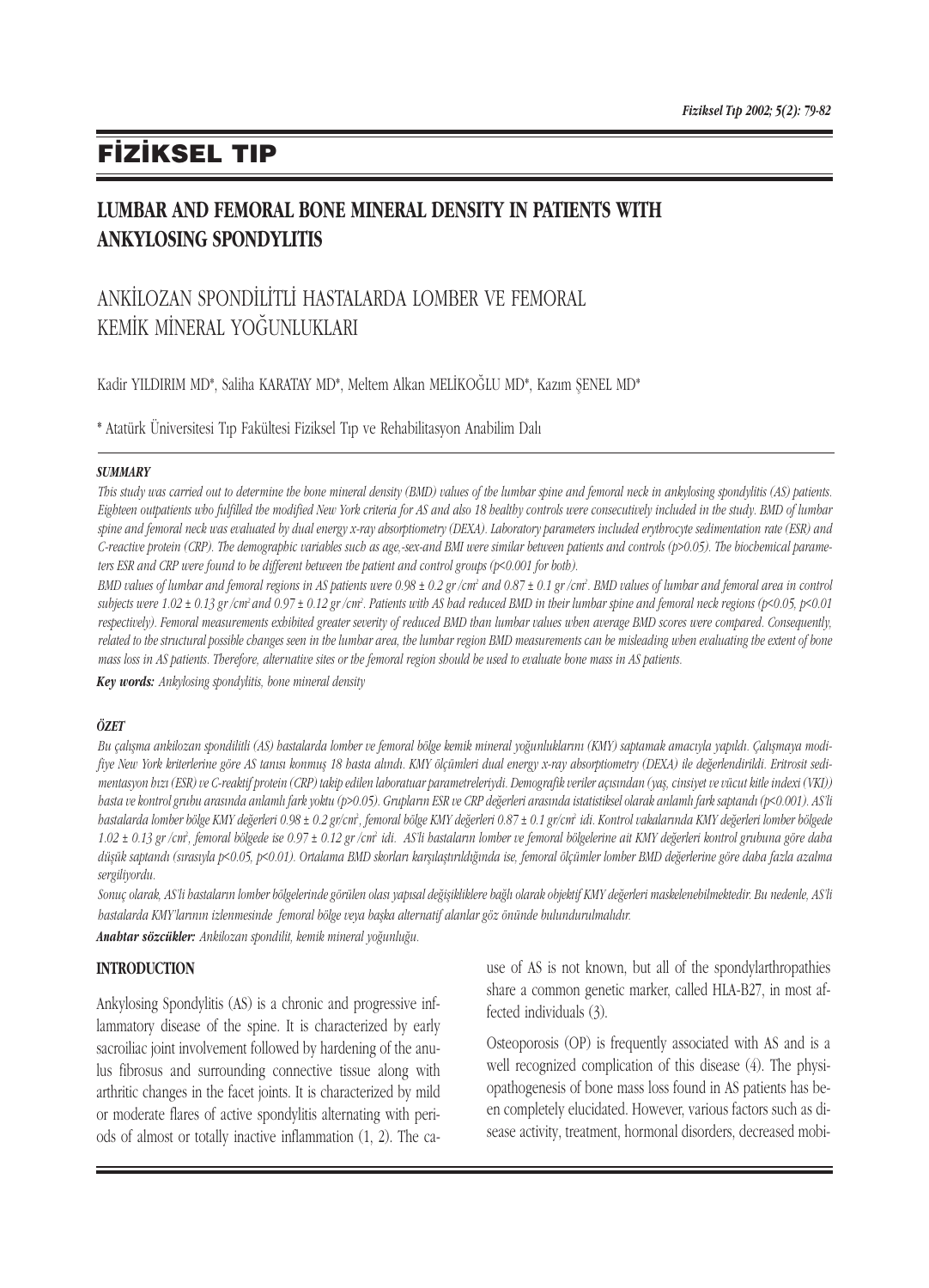lity and physical activity or mineralization defects due to subclinical gut involvement may contribute to the development of decreased bone mineral density (BMD) in AS patients (5, 6). Recent reports suggested increased bone turnover (7) or decreased bone formation (8) in AS. BMD decreased predominantly in patients with active AS. It has been suggested that local and systemic inflammatory cytokine release might be implicated in bone loss. Particularly, cytokines such as TNF-alpha and IL-6 may play an important part in the pathogenesis of osteoporosis in early AS (9). OP in patients with AS is largely confined to the axial skeleton, in contrast to the pattern of OP seen in rheumatoid arthritis. The most precise method currently available to quantify bone mineral content is dual energy x-ray absorptiometry (DEXA). Several authors have investigated the bone loss related to AS using bone densitometry techniques and have shown varying prevalence and degree of osteopenia or osteoporosis (10-12).

This study was carried out to determine the BMD values of the lumbar spine and femoral neck in AS patients.

#### MATERIAL AND METHOD

Eighteen outpatients who fulfilled modified New York criteria for AS (13) were consecutively included in the study and all of them showed positive HLA B27. Baseline clinical assessment included demographic data: age, sex, body mass index (BMI: weight / height<sup>2</sup>; kg /m<sup>2</sup>) and disease duration. In the patient group (n=18), there were 15 men and 3 women (mean age:  $33.3 \pm 8.7$ , range: 20–45). The mean disease duration was  $12.5 \pm 7.6$  years (range 2–25). The control group was formed by twenty healthy volunteers without any evidence of diseases, matched in age and sex with AS patients (15 men and 3 women, mean age: 35.2 ± 7.7, range: 22–50). Thirteen patients were taking a combination of NSAIDs and sulfasalazine and five patients were only taking NSAIDs. Corticosteroids were not administered. Exclusion criteria included liver and kidney diseases, renal stones, diabetes, alcoholism, thyroid and parathyroid diseases, previous and current anti-osteoporotic treatments, hematological, lymphoproliferative and other malignant diseases. The exclusion criteria for the control group were the same as for the AS group.

BMD of lumbar spine and femoral neck was evaluated in 18 consecutive patients by DEXA (Hologic QDR 2000). The axial BMD was measured in the lumbar spine (L1-L4) and the appendicular BMD was measured in the total hip. The results were expressed as gr/cm<sup>2</sup>. Eighteen patients were compared with eighteen sex- and age-matched controls. Laboratory parameters included ESR and CRP in peripheral blood as inflammation markers. ESR was determined according to the Westergren method and CRP by a nephelometric method (Beckman Array Protein System, USA).

Data were processed using the SPSS package programme. Laboratory results were given as mean ± standard deviation (SD). Differences between groups were analyzed using the Mann-Whitney U test. P values less than 0. 05 were considered to be statistically significant.

#### **RESULTS**

The demographic and clinical characteristics of patient and control groups are listed in Table I. The demographic variables such as age, sex and BMI were similar between patients and controls (p>0.05). The acute phase reactants (ESR and CRP) were found to be statistically different between the patient and control groups (p<0.001 for both) (Table I).

Table I. The clinical and laboratory features of the patients with AS and healthy controls

|                                     | Patient group     | Control group   | p-value |
|-------------------------------------|-------------------|-----------------|---------|
| Sex (male/female)                   | 15/3              | 15/3            | ns      |
| Age (years)                         | $33.3 \pm 8.7$    | $35.2 \pm 7.7$  | ns      |
| Disease duration (years)            | $12.5 \pm 7.6$    |                 |         |
| BMI $(kg/m2)$                       | $26.5 \pm 3.85$   | $27.0 \pm 3.51$ | ns      |
| $ESR$ (mm/h)                        | $29.25 \pm 15.84$ | $12.6 \pm 6.51$ | < 0.001 |
| $CRP$ (mg/L)                        | $1.06 \pm 0.79$   | $0.44 \pm 0.30$ | < 0.001 |
| and the contract of the contract of |                   |                 |         |

ns: not significant

Table II. Lumbar spine and femoral neck BMD values of the patients with AS and control subjects

|                                            |                | Patient group Control group | p-value  |
|--------------------------------------------|----------------|-----------------------------|----------|
| Lumbar BMD $gr/cm^2$                       | $0.98 \pm 0.2$ | $1.02 \pm 0.13$             | p<0.05   |
| Femoral BMD $\left(\frac{gr}{cm^2}\right)$ | $0.87 \pm 0.1$ | $0.97 \pm 0.12$             | P < 0.01 |

Eighteen control subjects and patients with AS had lumbar and femoral BMD studies using DEXA. BMD measurements of the lumbar spine and femoral neck are shown in Table II. Patients with AS have reduced BMD in their lumbar spine and femoral neck compared BMD values of control subjects (p<0.05, p<0.01 respectively). Femoral BMD measurements indicated greater distinction than in the lumbar area when average BMD scores were compared.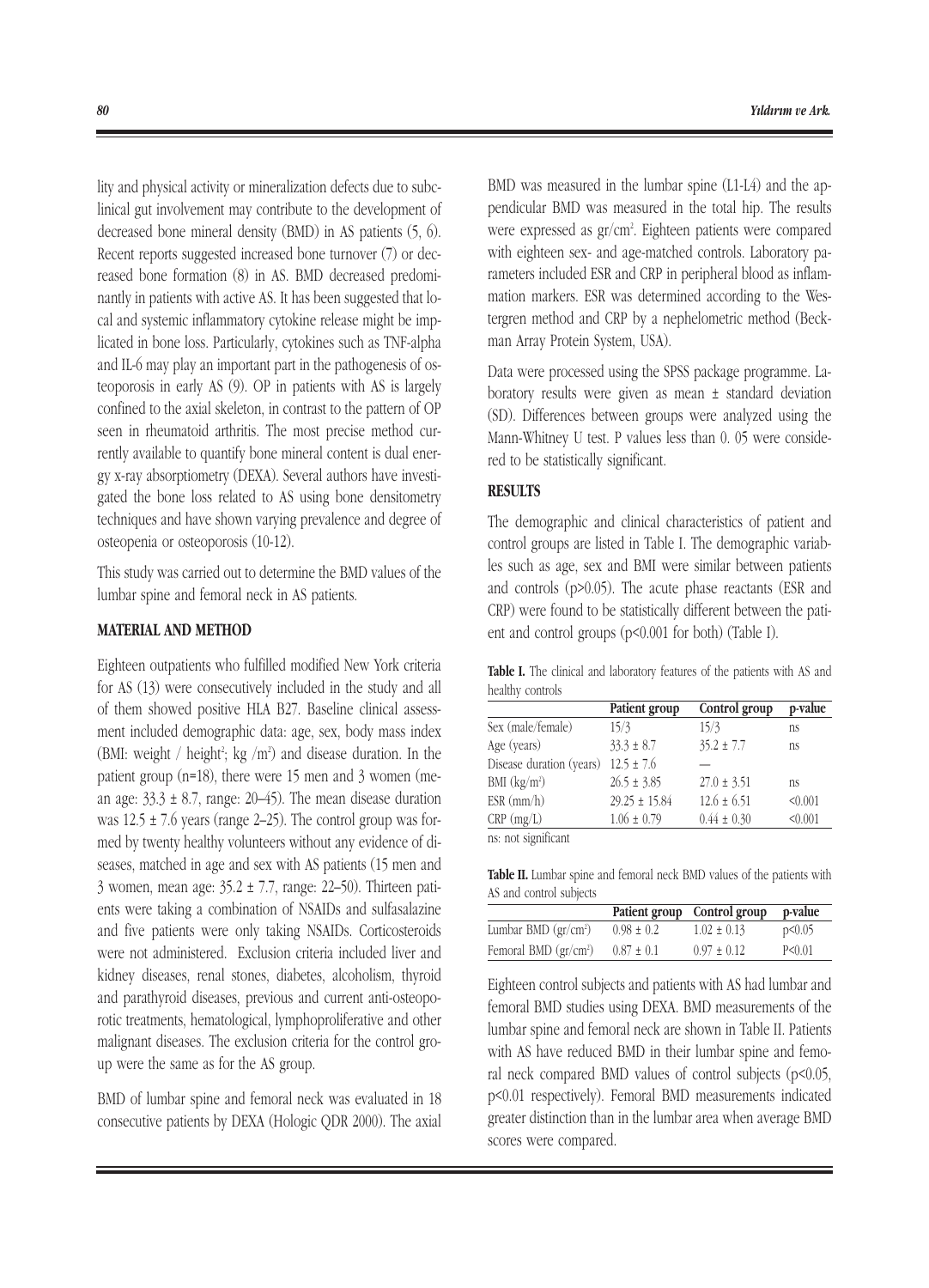#### DISCUSSION

Our data suggest that bone loss can occur in AS patients. The etiology of bone mass loss in AS patients remains controversial. It has been suggested that local or systemic inflammatory cytokines release might be involved in bone loss (14). There have been various studies related to osteoporosis reported in literature.

This study demonstrated a reduction of BMD in the lumbar spine and femoral neck in patients with AS. Will et al (15) and Donnelly et al (16) found significant decreases in the mean BMD of the lumbar spine and the femoral neck in AS patients. Femoral measurements exhibited greater severity of reduced BMD than lumbar values when average BMD scores were compared. The results are consistent with previous findings of Capaci et al, Singh et al and Will et al (17-19). It is known that trabecular bone loss is more prominent than cortical bone loss in osteoporosis. Therefore, it is expected that BMD might be lower in the lumbar region which is rich of trabecular bone when compared to the femoral area. But, we found lower BMD values for the femoral region. This discrepancy might be due to new bone formation in lumbar spine area such as syndesmophytes, interapophyseal joint and interpedicular ankylosis rather than differences in bone remodeling between these two sites (20). Pathological changes in AS patients occur predominantly in the spine. Enthesopathies and new bone formation such as syndesmophytes and ligament calcifications in the lumbar region can increase the spinal bone mineral content (21, 22). BMD used as a measure of bone mass loss of lumbar spine in AS patients is unreliable probably as a consequence of syndesmophyte formation or apophyseal joint fusion. For this reason; the lumbar measurements are insensitive and inappropriate. The femoral neck measurements provide a more reliable indication of the presence and severity of reduced BMD in patients with AS (16, 23).

Consequently, the antero-posterior lumbar region DEXA measurements can be misleading when evaluating the extent of bone mass loss in AS patients. Therefore, alternative sites or the total hip should be used to evaluate bone mass in AS patients.

The disparity between lumbar spine and femoral neck BMD values in patients with AS needs further evaluation.

#### **REFERENCES**

- 1. Arnett FC. Seronegative spondylarthropathies. Bull Rheum Dis 1987; 37; 1-12.
- 2. George Y. El Khoury. Seronegative Spondyloarthropathies. The Radiol Clin North Am 1996; June 43(2): 343-350.
- 3. Braun J, Bollow M, Remlinger G, et al. Prevalence of spondylarthropathies in HLA B27-positive and negative blood donors. Arthritis Rheum 1998; 41: 58-67.
- 4. Toussirot E, Wendling D. Osteoporose de la spondylarthrite ankylosante. Press Med 1996; 25: 720-724.
- 5. Gratacos J, Collado A, Pons F, Osaba M, Sanmarti M et al. Significant loss of bone mass in patients with early, active ankylosing spondylitis. A follow-up study. Arthritis Rheum 1999; 42: 2319-24.
- 6. Bhalla AK, Shenstone B. Bone densitometry measurements in early inflammatory disease. Baillieres Cli Rheumatol 1992; 6: 405-414.
- 7. Marhoffer W, Stracke H, Masoud I et al. Evidence of impaired cartilage/bone turnover in patients with active ankylosing spondylitis. Ann Rheum Dis 1995; 54 pp: 556–559.
- 8. Hanson CAShagrin JW, Duncan H, Vertebral osteoporosis in ankylosing spondylitis. Clin Orthop 74 (1971), pp. 59–64.
- 9. Pacifici R. Cytokines and osteoclast activity. Calcif Tissue Int 1995; 56 (suppl 1):S27-S28.
- 10. Sivri A, Kilinc S, Gokce-Kutsal Y, Ariyurek M. Bone mineral density in ankylosing spondylitis. Clin Rheumatol 1996; 15(1): 51-54.
- 11. Maillefert JF, Aho LS, El Maghraoui A, Dougados M, Roux C. Changes in bone density in patients with ankylosing spondylitis: a two-year follow-up study. Osteoporos Int 2001; 12(7):605-9.
- 12. Mitra D, Elvins DM, Speden DJ, Collins AJ. The prevalence of vertebral fractures in mild ankylosing spondylitis and their relationship to bone mineral density. Rheumatology (Oxford) 2000;39(1):85-9.